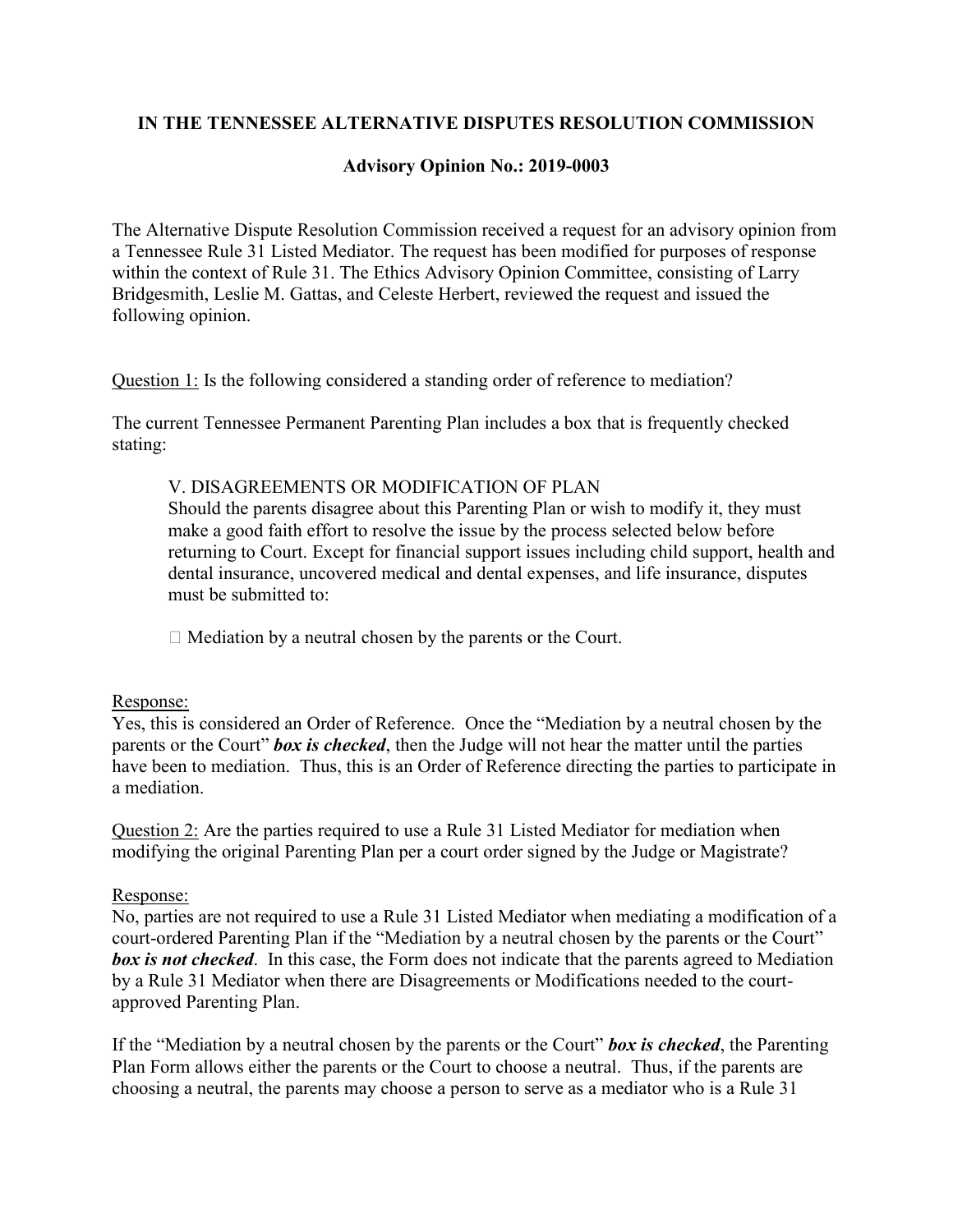Listed Mediator. If the parties are unable to agree on a neutral, then a court can select a mediator from the Rule 31 Mediator list to serve.

Question 3: Are non-Rule 31 Listed Mediators allowed to fill out Parenting Plans and other court forms if they are acting in the role of mediator in a case?

### Response:

There is nothing that compels someone using or filling out the form to be a Rule 31 Listed Mediator. The Parenting Plan and other court forms are tools available to the public that can help parties, including those who are not working with a Rule 31 Listed Mediator.

### References:

Rule 31, Section 2. Definitions.

(h) "Order of Reference" is a written or standing order of a Court or Judicial Officer entered in or related to an Eligible Civil Action in accordance with Section 3 herein directing the parties to participate in a Rule 31 Mediation.

(i) A "Rule 31 Mediation" is an informal process in which a Rule 31 Mediator conducts discussions among the parties that is designed to enable them to reach a mutually acceptable agreement among themselves on all or any part of disputed issues: 1) in or related to an Eligible Civil Action; or 2) in any civil dispute in which the Rule 31 Mediator and the parties have agreed in writing that the mediation will be conducted pursuant to Rule 31.

Rule 31, Section 10. Obligations of Rule 31 Mediators

(c) During and following Rule 31 Mediations, Rule 31 Mediators shall:

…

(5)Assist the parties in memorializing the agreement of the parties at the end of the mediation. Rule 31 Mediators may assist the parties in filling out the Parenting Plan Forms maintained by the Administrative Office of the Courts pursuant to T.C.A. 36-6- 404, the Marital Dissolution Agreement as approved by the Tennessee Supreme Court under Tenn. Sup. Ct. R. 52 and any other forms approved by the Tennessee Supreme Court.

Rule 31, APPENDIX A. Standards of Professional Conduct for Covered Neutrals Section 10. Concluding an ADR Proceeding

(a) With Agreement.

(1) The Neutral shall request that the terms of any settlement agreement reached be memorialized appropriately and shall discuss with the participants the process for